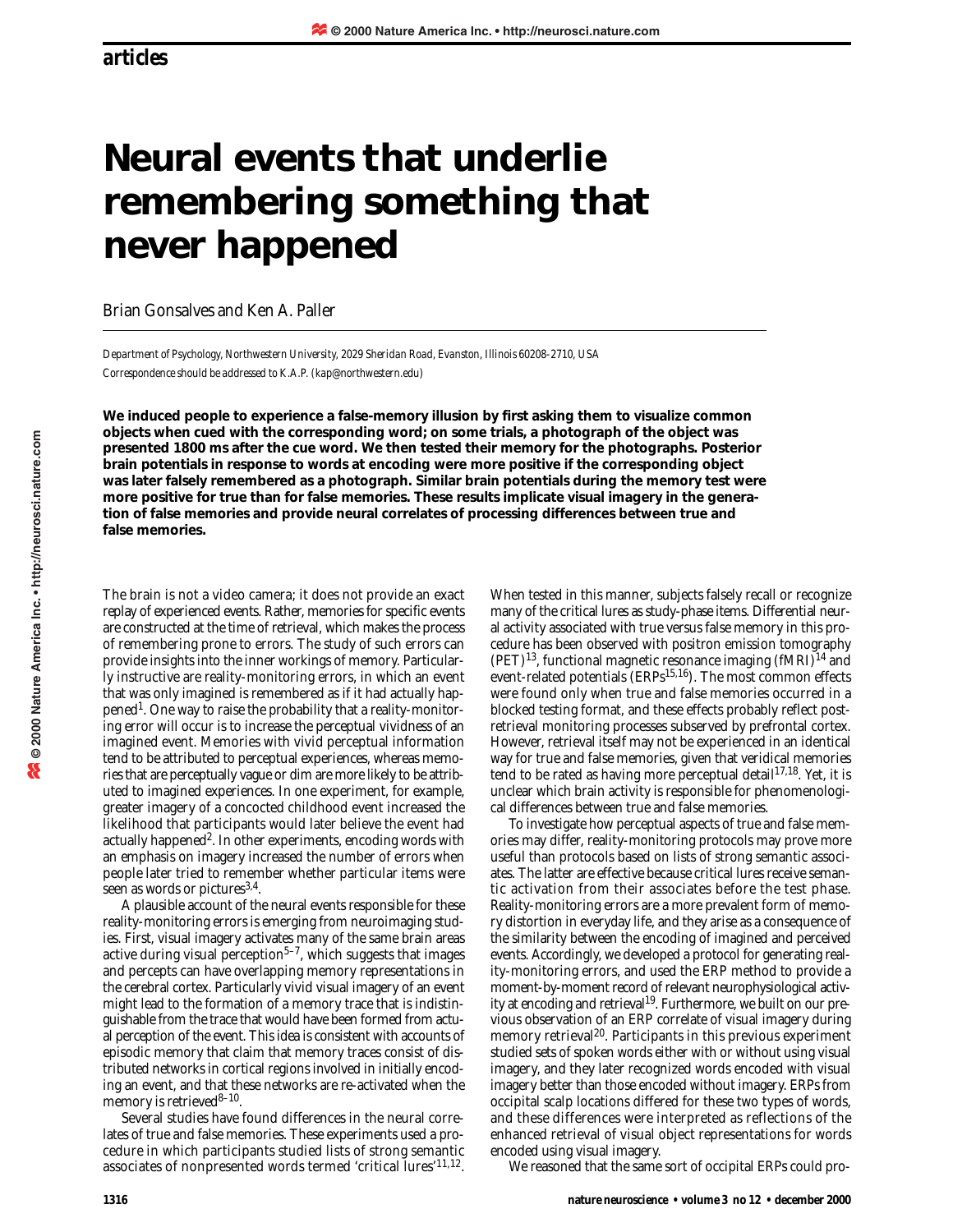



**Fig. 1.** Experimental procedure. In the study phase, words, pictures and filler rectangles appeared for 300 ms each, at a constant rate. Four trials are shown: word plus picture, word only, word only and word plus picture. In the test phase, words were presented at a constant rate, but the duration of each spoken word varied from 240–690 ms (mean, 475 ms).

vide markers of relevant retrieval events in the present experiment. Participants viewed words during a study phase (**Fig. 1**) and mentally generated a visual image of the object corresponding to each word. For half the words, a color photograph of the object was also shown. During a recognition test, participants listened to spoken words and, for each one, decided whether it corresponded to an object seen during the study phase. This procedure induced participants to confuse memories for imagined pictures with memories for perceived pictures. Because visual images were generated for all studied words, multiple perceptual and cognitive factors were held constant between the two study conditions (word-only and word plus picture). Using spoken words during testing was advantageous because the absence of visual processing requirements freed up resources for visual imagery<sup>20,21</sup>. We hypothesized that accurate memories for pictures would be associated with more perceptual detail than would false picture memories, and that neural activity recorded from the scalp could implicate such memory-related imagery.

In addition, ERPs recorded during the study phase were computed according to whether or not items were later recognized. Such effects, often termed 'Dm effects' as a short-hand for ERP 'differences' based on later 'memory' performance, have been observed in numerous studies<sup>22-28</sup>. Typically, study-phase items that are accurately remembered elicit a more positive ERP than do forgotten items. Here we expected that vivid visual images for word-only trials in the study phase would tend to cause the corresponding items to be falsely remembered as pictures during the memory test. Accordingly, occipital ERPs were also used to index visual imagery at encoding.

## **RESULTS**

#### **Behavior**

The mean response time (RT) to words in the study phase was  $1133 \pm 43$  ms (mean  $\pm$  s.e.m.), and 97% of these responses were registered before the subsequent appearance of the picture (word plus picture trials) or rectangle (word-only trials). Behavioral results from the test phase (**Table 1**) showed the rate of false memory occurrence was dramatically increased for word-only items; there were significantly more 'yes' responses for old word-only items than for new items ( $t_{11} = 8.73$ ,  $p < 0.001$ ).

## **ERPs**

Subjects' responses to word-only items in the study phase were classified as 'later false memories' if subjects later incorrectly remembered having seen an item as a picture, or 'later correct rejections' if subjects correctly remembered only hearing the word. The resulting ERPs (**Fig. 2a**) differed at the latency of a positive deflection at parietal and occipital electrode sites (**Fig. 3a**). To test the reliability of this effect, we measured mean amplitudes in the two conditions at midline parietal and occipital sites from 600–900 ms and compared them in a repeated-measures analysis of variance (ANOVA), with condition and electrode as factors. ERP differences averaged 0.91  $\mu$ V (occipital) and 1.16  $\mu$ V (parietal), and were significantly more positive for later false memories than for later correct rejections ( $F_{1,10}$  = 7.13,  $p$  = 0.024). The condition by electrode interaction was not significant.

For word plus picture study-phase trials, ERPs tended to be more positive for items remembered later  $(1.15 \mu V,$  occipital;  $1.01 \mu V$ , parietal), although these differences were not statistically significant. In contrast, ERPs in response to pictures were significantly more positive for pictures that were remembered (1.44  $\mu$ V, occipital; 2.38  $\mu$ V, parietal;  $F_{1,10} = 17.61$ ,  $p = 0.002$ ). This pattern of results is understandable given that the memory test was for the pictures, not the words.

For the test phase, we compared ERPs in response to accurate picture memories to ERPs in response to false memories matched for response time (Methods; **Fig. 2b**). Accurate picture memories showed an enhanced positivity relative to the response for false memories, beginning late in the recording interval at posterior electrode sites (**Fig. 3b**). To quantify this effect, mean amplitude measurements were taken over two time intervals, 900–1200 ms and 1200–1500 ms, at midline parietal and occipital electrode sites. ANOVA yielded only a significant main effect of condition for the 900–1200 ms interval ( $F_{1,11} = 4.79$ ,  $p = 0.05$ ), indicating that accurate-memory ERPs were more positive than false-memory ERPs.

We also analyzed results from all lateral electrode sites for four consecutive time intervals (**Table 2**). Study-phase results confirmed a greater posterior positivity for later false memories than for later correct rejections (word-only trials). Test-phase results likewise confirmed the enhanced posterior positivity at 900–1200 ms for accurate picture memories. A significant ERP difference between accurate and false memories was also observed at central locations from 300–600 ms, but only in the RT-matched data.

Additional comparisons between test-phase conditions showed that occipital responses for accurate picture memories exhibited the largest positive amplitudes (**Fig. 4**). In contrast, for two condi-

| Table 1. Behavioral data in the memory test. |                 |                 |  |  |  |  |  |
|----------------------------------------------|-----------------|-----------------|--|--|--|--|--|
|                                              | Response        |                 |  |  |  |  |  |
|                                              | Yes             | No              |  |  |  |  |  |
| Proportion of responses $\pm$ s.e.m.         |                 |                 |  |  |  |  |  |
| Old word plus picture                        | $0.75 \pm 0.03$ | $0.25 \pm 0.03$ |  |  |  |  |  |
| Old word only                                | $0.30 \pm 0.03$ | $0.70 \pm 0.03$ |  |  |  |  |  |
| <b>New</b>                                   | $0.09 + 0.02$   | $0.91 + 0.02$   |  |  |  |  |  |
| Response time (ms; mean $\pm$ s.e.m.)        |                 |                 |  |  |  |  |  |
| Old word plus picture                        | $1133 + 25$     | $1308 + 42$     |  |  |  |  |  |
| Old word only                                | $1279 \pm 38$   | $1305 + 43$     |  |  |  |  |  |
| <b>New</b>                                   | $1354 + 54$     | $1193 + 42$     |  |  |  |  |  |

'Old word plus picture' trials with a 'yes' response are termed 'accurate picture memories,' and 'old word only' trials with a 'yes' response are termed 'false memories.'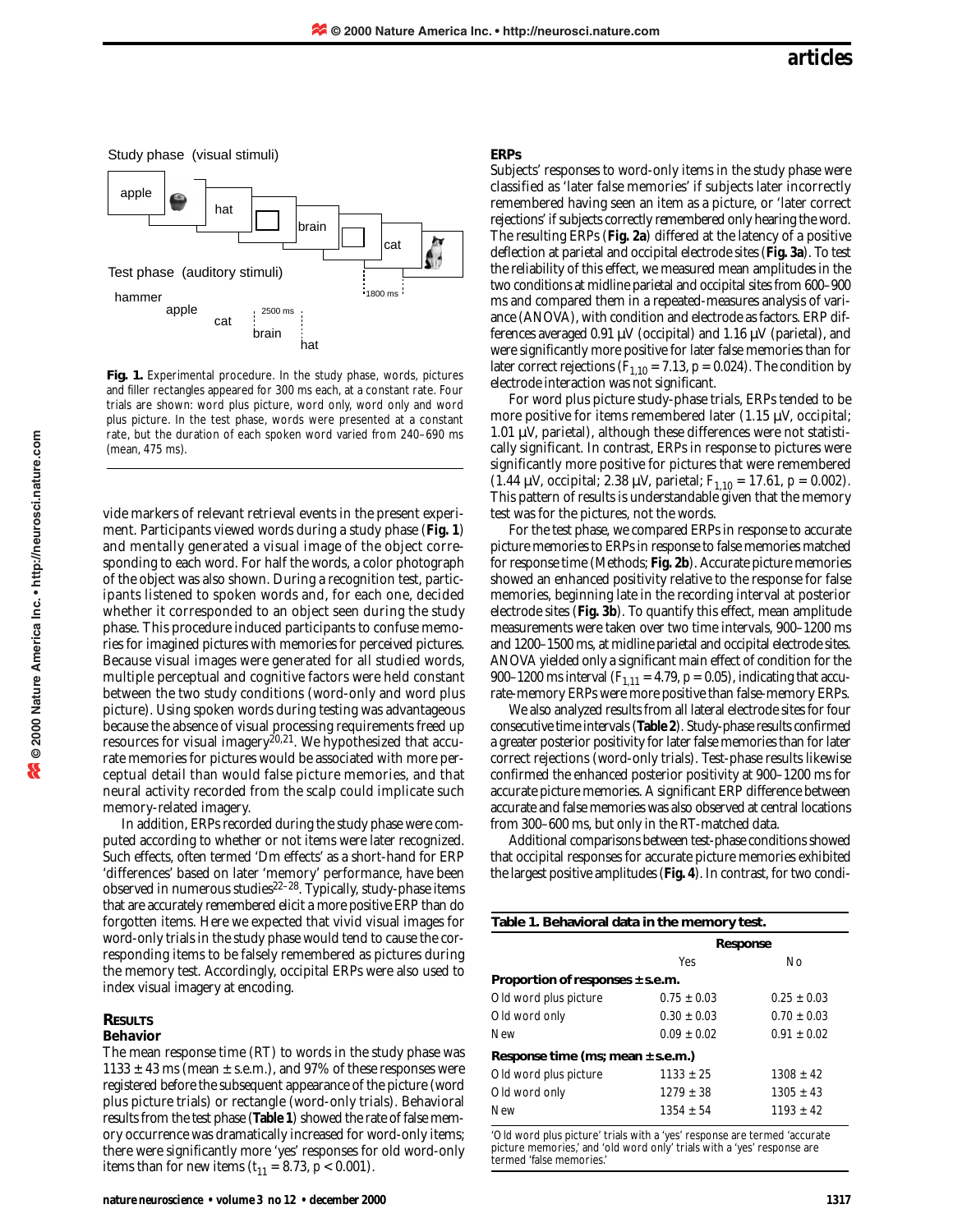

tions in which corresponding pictures had not been seen—'new correct rejections' (when subjects correctly responded that they had not seen a picture of a new item) and 'old word-only, correct rejections' (when subjects correctly responded for an item presented in the study phase as a word only)—ERP amplitudes from 600–1200 ms were significantly smaller than for accurate picture memories ( $t_{11} = 2.89$ ,  $p = 0.015$  and  $t_{11} = 3.86$ ,  $p = 0.003$ , respectively). ERPs for false memories were also smaller than those for accurate picture memories ( $t_{11} = 2.86$ ,  $p = 0.015$ ). A similar difference between accurate picture memories and 'forgotten pictures' (when subjects responded that they had not seen a picture of a word plus picture item) was not significant (*t* = 1.48), as fewer trials were available for forgotten pictures, on average. An insufficient number of trials were available to analyze results for 'new, false alarms' (when subjects responded that they had seen a picture of a new item). All other pairwise comparisons were not significant.

**Fig. 3.** Topographic maps of the primary studyphase and test-phase effects. Statistical comparisons of mean ERP amplitudes at each electrode site were used to generate *t*-maps with spherical spline interpolation on a schematic view of the head from above. (**a**) Study-phase topography showing *t*-values from the comparison of later false memories to later correct rejections from 600–900 ms. Positive *t*-values > 2.23 (uncorrected) indicate regions where ERPs in response to later false memories were significantly more positive than ERPs in response to later correct rejections. (**b**) Test-phase topography showing *t*-values from the comparison of accurate picture memories to false memories from 900–1200 ms, RT - matched. Positive *t*-values > 2.20 (uncorrected) indicate regions where ERPs to accurate picture memories were significantly

**Fig. 2.** ERPs for the two main comparisons. Voltage is in microvolts, as a function of time in milliseconds (time 0, word onset). Electrode locations are the midline sites Fpz, Fz, Cz, Pz and Oz. Arrows, significant differences from primary analyses. (**a**) Study-phase ERPs in response to wordonly items, averaged as a function of whether items were later falsely remembered as pictures or later correctly rejected (mean number of trials after artifact rejection, 91 and 39, respectively; *n* = 11). (**b**) Test-phase ERPs in response to accurate picture memories and false memories, matched for response time (mean number of trials after artifact rejection, 34 and 33, respectively; *n* = 12).

## **DISCUSSION**

Our experimental procedure led people to occasionally misattribute their memory of an imagined object to a memory of actually viewing a picture of that object. A corresponding electrophysiological difference was found in the study phase; posterior ERPs on word-only trials were more positive for those later triggering a false memory. Also, test-phase ERPs included an enhanced posterior positivity for accurate picture memories relative to false memories. We were thus able to use brain potentials to study neural processes related to the occurrence of false memories, both at encoding and at retrieval.

In the test phase, we compared trials in which participants accurately remembered seeing an object earlier to trials in which participants erroneously claimed to have seen an object that they had only imagined earlier. Despite identical button-press responses in the two conditions, recollective experience may not have been the same. Indeed, neural responses were not the same. Specifically, we interpret late posterior ERP differences as a reflection of the difference in the amount of perceptual detail accompanying true and false memories. Subjective differences between true and false memories have been found in behavioral experiments in which participants reported experiencing more perceptual detail for true compared to false memories, despite responding in the same way by making an 'old' response in a recognition test $17,18$ . In our experiment, late posterior ERPs may reflect the retrieval of detailed visual information, which was greater for true memories because of the nature of the visual information stored at encoding. In addition, posterior ERPs for accurate picture memories were more positive than in other control conditions in which pictures had not been seen. Our results are thus consistent with the notion that the relative amount of perceptual detail associated with memory retrieval can be indexed by posterior ERPs.

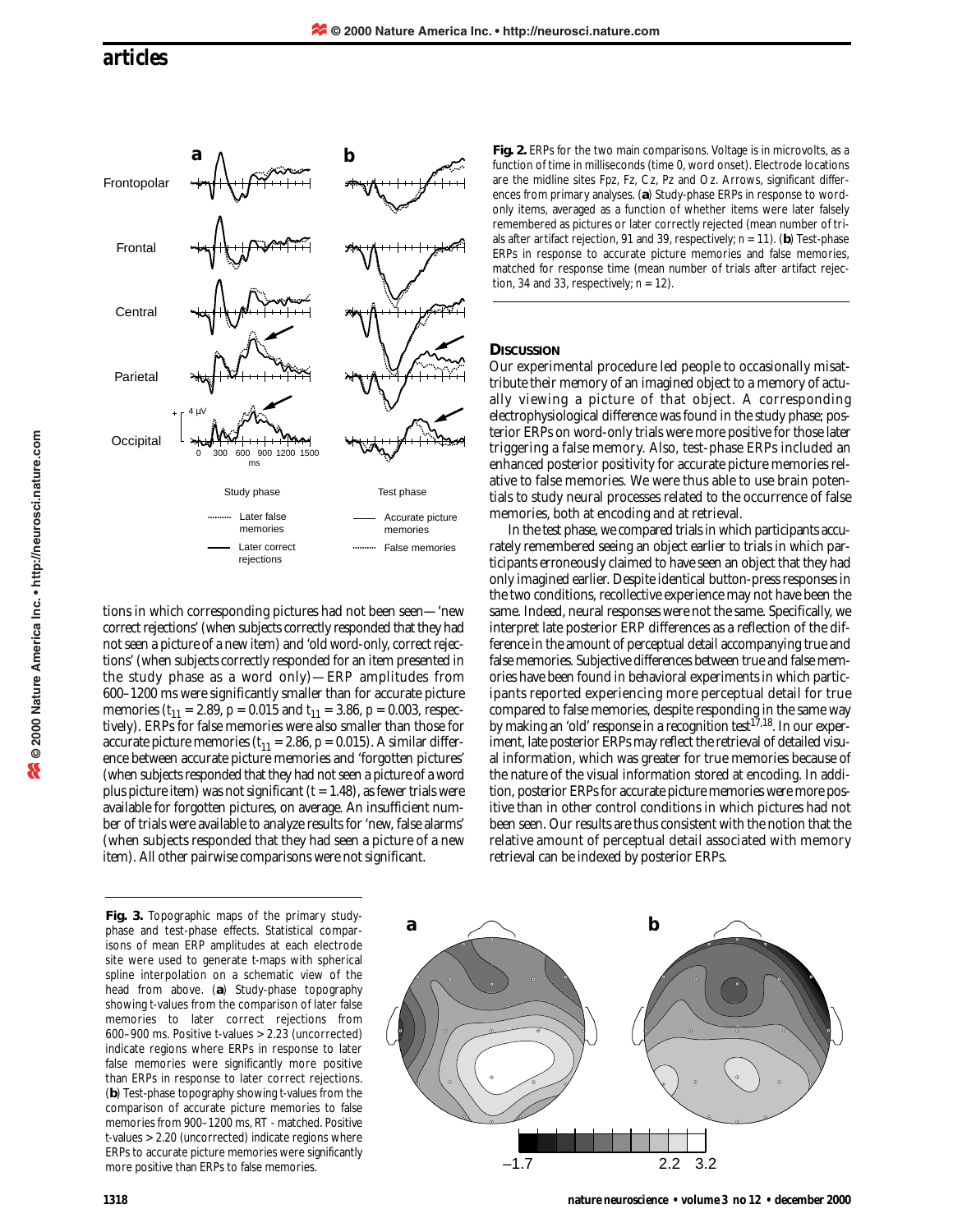This interpretation builds on our earlier findings of ERPs associated with visual imagery<sup>20</sup>. Furthermore, neuroimaging investigations of memory-related visual imagery reported activation of a medial parietal lobe area called the precuneus29,30. Precuneus activations are proposed to reflect the reactivation of stored visual engrams, or to reflect the activity of a visual buffer, where retrieved visual information is maintained for processing after retrieval<sup>29-33</sup>. Although our present results do not allow us to ascribe ERP differences to activity in specific brain regions, our chief conclusions do not depend on doing so. However, we speculate that the positivity at posterior regions may be a reflection of greater precuneus activation for accurate picture memories than for false memories, because more visual detail is available for accurate memories.

We also observed a difference in studyphase ERPs between word-only items later falsely remembered as pictures and those later correctly rejected. This finding indicates that neural processes engaged at encoding predicted whether or not a particular item would later be falsely remembered. The effect mirrors many earlier observations in which items later remembered elicited a more positive ERP at encoding than did items later forgotten.

Accounts of these Dm effects have emphasized they are not unitary, but rather encompass a collection of effects that can vary with the particular tasks, stimuli and strategies used<sup>27,28</sup>. In the current experiment, ERPs that varied with later memory performance were recorded while participants were generating visual images in response to names of objects, and these ERP differences were largest at parietal and occipital scalp locations. Given that positive amplitudes of late posterior ERPs in similar experiments were enhanced by visual imagery $20,34$ , the current

**Fig. 4.** Midline occipital ERPs for multiple test-phase response categories. All trials (not just RT-matched trials) were included for accurate picture memories. Mean ERP amplitudes from 600–1200 ms were 2.05 µV (accurate picture memories), 0.85 µV (new, correct rejections), 0.53  $\mu$ V (old word only, correct rejections), 1.03  $\mu$ V (false memories) and 1.09  $\mu$ V (forgotten pictures).



| Table 2. Mean amplitude differences between conditions at lateral electrodes ( $\mu$ V). |  |
|------------------------------------------------------------------------------------------|--|
|                                                                                          |  |

| Study phase (later false memory – later correct rejection)           |       |            |         |                                     |         |  |  |  |
|----------------------------------------------------------------------|-------|------------|---------|-------------------------------------|---------|--|--|--|
|                                                                      |       | 300-600 ms |         | 600-900 ms 900-1200 ms 1200-1500 ms |         |  |  |  |
| Posterior                                                            | Right | 0.26       | $0.74*$ | 0.07                                | 0.03    |  |  |  |
|                                                                      | Left  | 0.43       | $0.71*$ | 0.30                                | 0.13    |  |  |  |
| Central                                                              | Right | $-0.23$    | 0.73    | 0.32                                | 0.01    |  |  |  |
|                                                                      | Left  | $-0.34$    | 0.26    | 0.00                                | $-0.26$ |  |  |  |
| Anterior                                                             | Right | $-0.50$    | 0.42    | 0.25                                | $-0.14$ |  |  |  |
|                                                                      | Left  | $-0.28$    | 0.38    | 0.23                                | $-0.03$ |  |  |  |
| Test phase, RTs not matched (accurate picture memory - false memory) |       |            |         |                                     |         |  |  |  |
|                                                                      |       | 300-600 ms |         | 600-900 ms 900-1200 ms 1200-1500 ms |         |  |  |  |
| Posterior                                                            | Right | 0.11       | 0.59    | $1.90***$                           | 0.83    |  |  |  |
|                                                                      | Left  | $-0.08$    | 0.52    | $1.91***$                           | 0.50    |  |  |  |
| Central                                                              | Right | 0.36       | 0.34    | $1.17***$                           | 0.67    |  |  |  |
|                                                                      | Left  | 0.42       | 0.56    | $1.52**$                            | 0.63    |  |  |  |
| Anterior                                                             | Right | 0.59       | 0.44    | 0.35                                | 0.67    |  |  |  |
|                                                                      | Left  | 0.64       | 0.45    | 0.62                                | 0.79    |  |  |  |
| Test phase, RTs matched (accurate picture memory – false memory)     |       |            |         |                                     |         |  |  |  |
|                                                                      |       | 300-600 ms |         | 600-900 ms 900-1200 ms 1200-1500 ms |         |  |  |  |
| Posterior                                                            | Right | 0.70       | 0.32    | $1.25***$                           | 0.98    |  |  |  |
|                                                                      | Left  | 0.43       | 0.17    | $1.24***$                           | 0.78    |  |  |  |
| Central                                                              | Right | $0.69**$   | 0.13    | 0.31                                | 0.35    |  |  |  |
|                                                                      | Left  | $0.84***$  | 0.37    | 0.70                                | 0.56    |  |  |  |
| Anterior                                                             | Right | 0.49       | 0.01    | $-0.20$                             | 0.28    |  |  |  |
|                                                                      | Left  | 0.79       | 0.16    | 0.23                                | 0.64    |  |  |  |
|                                                                      |       |            |         |                                     |         |  |  |  |

ERP differences were statistically significant as shown (main effect of condition, \*\*\**p* < 0.01; \*\**p* < 0.05;  $^{\star}$ *p* = 0.055). All condition by hemisphere interactions were not significant. Electrode regions were as follows: posterior, O1, O2, P3, P4, T5, T6; central, C3, C4, T3, T4; anterior, F3, F4, F7, F8, Fp1, Fp2.

> finding of larger ERPs for later false memories can be interpreted as more robust or vivid visual imagery for those items. These results thus support speculations that visual imagery has a role in the creation of false memories<sup>2</sup> and reality-monitoring errors<sup>3</sup>. In the present experiment, especially vivid visual imagery during the study phase, as indexed by posterior ERPs, increased the likelihood that participants would later incorrectly claim that they had seen a picture of the imagined object.

The two principal electrophysiological findings in this

experiment provided complementary evidence concerning the involvement of visual imagery in false memories. First, posterior ERPs in response to words at encoding were more positive for items erroneously remembered in the test phase as pictures. Because such potentials also vary with direct manipulations of imagery<sup>20,34</sup>, we conclude that visual imagery was more vivid for those word-only study items that were later falsely remembered. Second, posterior ERPs associated with true and false memories differed late in the recording epoch, which we take as a reflection of greater perceptual detail during accurate memories. In other words, strong visual imagery at encoding can promote a subsequent reality-monitoring error, but the imagery retrieved for those items during a recognition test is weaker than imagery associated with veridical visual memories.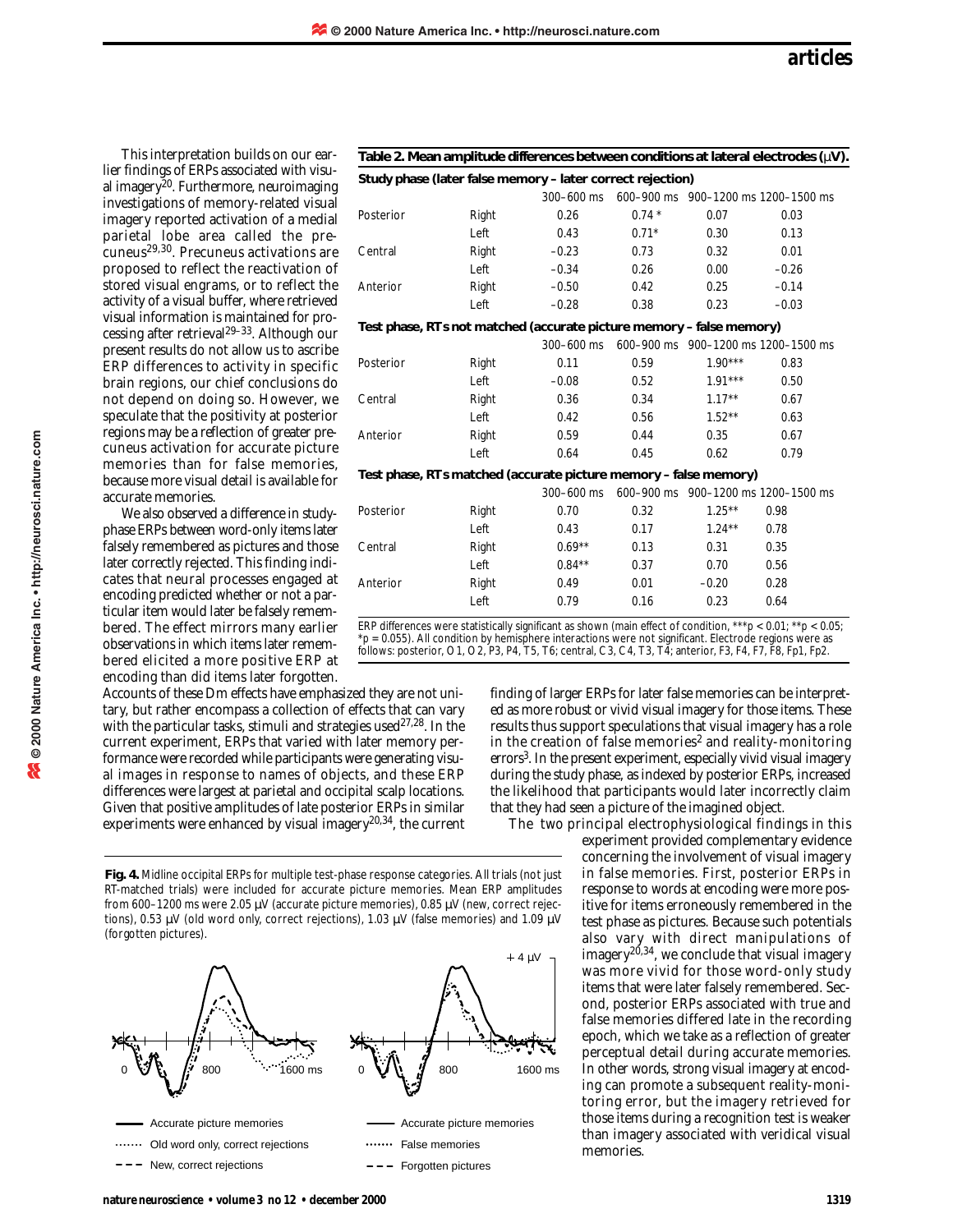## *articles*



**Fig. 5.** Response time distributions for accurate picture memory responses and false memory responses before matching. Histogram of response times from all 12 participants in the experiment.

### **METHODS**

From the Northwestern University community, we recruited right-handed, native English speakers, 18–26 years old, with no history of epilepsy or other neurological disease and no recent use of psychoactive medications. Data from 13 participants were excluded from analyses due to an insufficient number of artifact-free trials (< 25) in the critical experimental conditions. Accordingly, data from 12 participants (3 men and 9 women) were used for all analyses except for the study-phase ERP analysis, for which data from one additional participant were excluded. Experimental procedures were approved by the Northwestern University Institutional Review Board.

The stimuli were 525 spoken words, 350 printed words and 350 color photographs. The words were concrete nouns from an online psycholinguistic database<sup>35</sup>. Spoken words were recorded digitally at a sampling rate of 22 kHz.

After electrodes were attached (see below), each participant was led to a sound-attenuating chamber and seated in a chair about 140 cm from a computer monitor and pair of speakers. To reduce ERP artifacts, participants were instructed to relax muscles, to blink as infrequently as possible during experimental runs, and to minimize body and eye movement. Once acceptable bioelectric signals were observed, participants received instructions for the experimental tasks.

The experiment consisted of two parts, a study phase and a test phase, each with seven runs. Participants were told that we were recording brain responses during visual imagery, but were not told that there would be a memory test. Responses were registered with two buttons, one held in each hand.

In the study phase, visual words were presented, and participants were required to visualize the referent of each word and decide if the object was larger or smaller than the computer monitor in front of them. In addition, for half of the words, a picture of the object was also presented after the word. For the other half, a blank rectangle was presented instead. The words that were accompanied by a picture were counterbalanced across participants, and these 'word plus picture' trials were randomly intermixed with 'word-only' trials (**Fig. 1**). Participants were told to focus on the imagery task for the words and that no response was required for the pictures or rectangles. Fifty words were presented in each of the seven runs.

The test phase began immediately after the study phase. In each test run, participants heard 75 spoken words. For each word, participants were told to respond with one hand if a picture of that object had been seen in the study phase and with the other hand if a picture had not been seen (that is, unstudied words or words presented without a picture). The assignment of left or right hand to each response was counterbalanced across participants. The word list was composed of 175 words that had been seen as words and pictures, 175 words that had been seen as words only and 175 unstudied words, all randomly intermixed (**Fig. 1**).

The electroencephalogram (EEG) was recorded using tin electrodes embedded in an elastic cap. The following 21 scalp electrodes from the International 10–20 system were used: Fpz, Fz, Cz, Pz, Oz, Fp1, Fp2, F3, F4, C3, C4, P3, P4, O1, O2, F7, F8, T3, T4, T5 and T6. Recordings were referenced initially to left mastoid and digitally re-referenced offline to the average of left and right mastoid. The electro-oculogram (EOG) was recorded using an electrode placed beneath the right eye referenced to left mastoid, and electrodes placed lateral to each eye referenced to one another. Signals were amplified with a 0.1–100 Hz bandpass filter and digitized at a rate of 250 samples per second continuously. For averaging, data were resampled at a rate of 125 samples per second with a 50-Hz low-pass filter. Each trial consisted of a 1940-ms epoch preceded by a 100-ms prestimulus baseline. Data were examined for EOG and muscle artifacts, and trials with such artifacts were removed before averaging. (An average of 28.6% of the trials were rejected.) Hypothesis-driven ERP analyses focused on midline occipital and parietal electrode sites (alpha level, 0.05), based on ERP findings from a related protocol<sup>20</sup> and on our hypotheses concerning the effects of visual imagery.

Before the analyses, we implemented an RT-based matching procedure on the test-phase ERP data. The mean RT was  $146 \pm 22$  ms slower for false memories ('yes' responses to word-only items) than for accurate picture memories; this difference was significant  $(t_{11} = 6.75, p < 0.001)$ . This RT difference is potentially problematic because it could confound the central ERP comparison. To circumvent this problem, the RT distributions of the two conditions were closely matched by selecting an accurate picture memory trial for each false memory trial based on RT, a procedure that was possible because the original RT distributions overlapped considerably (**Fig. 5**). The resulting ERPs were thus based on an equivalent number of trials and an equivalent RT distribution for the two conditions.

#### **ACKNOWLEDGEMENTS**

*This research was supported by NINDS grant NS34639. We thank P.J. Reber and M.G. Woldorff for comments and T.E. Whalen for technical support.*

#### **RECEIVED 20 SEPTEMBER; ACCEPTED 10 OCTOBER 2000**

- 1. Johnson, M. K. & Raye, C. L. Reality monitoring. *Psychol. Rev.* **88**, 67–85  $(1981)$ .
- 2. Hyman, I. E. & Pentland, J. The role of mental imagery in the creation of childhood memories. *J. Mem. Lang.* **35**, 101–117 (1996). 3. Durso, F. T. & Johnson, M. K. The effects of orienting tasks on recognition,
- recall, and modality confusion of pictures and words. *J. Verbal Learn. Verbal Behav.* **19**, 416–429 (1980).
- 4. Lane, S. M. & Zaragoza, M. S. The recollective experience of cross-modality confusion errors. *Mem. Cognit.* **23**, 607–610 (1995).
- 5. D'Esposito, M. *et al.* A functional MRI study of mental image generation. *Neuropsychologia* **35**, 725–730 (1997).
- Kosslyn, S. M. et al. Visual mental imagery activates topographically organized visual cortex: PET investigations. *J. Cogn. Neurosci.* **5**, 263–287  $(1993)$ .
- 7. Kosslyn, S. M.*et al.* The role of area 17 in visual imagery: convergent evidence from PET and TMS. *Science* **284**, 167–170 (1999).
- 8. McClelland, J. L., McNaughton, B. L. & O'Reilly, R. C. Why there are complementary learning systems in the hippocampus and neocortex: insights from the success and failures of connectionist models of learning and memory. *Psychol. Rev.* **102**, 419–457 (1995).
- 9. Paller, K. A. Consolidating dispersed neocortical memories: the missing link in amnesia. *Memory* **5**, 72–88 (1997).
- 10. Squire, L. R. *Memory and Brain* (Oxford Univ. Press, New York, 1987).
- 11. Deese, J. On the prediction of occurrence of particular verbal intrusions in immediate recall. *J. Exp. Psychol.* **58**, 17–22 (1959).
- 12. Roediger, H. L. & McDermott, K. B. Creating false memories: remembering words not presented in lists. *J. Exp. Psychol. Learn. Mem. Cogn.* **21**, 803–814 (1995).
- 13. Schacter, D. L. *et al.* Neuroanatomical correlates of veridical and illusory recognition memory: evidence from positron emission tomography. *Neuron* **17**, 267–274 (1996).
- 14. Schacter, D. L., Buckner, R. L., Koutstaal, W., Dale, A. M. & Rosen, B. R. Late onset of anterior prefrontal activity during true and false recognition: an event-related fMRI study. *Neuroimage* **6**, 259–269 (1997).